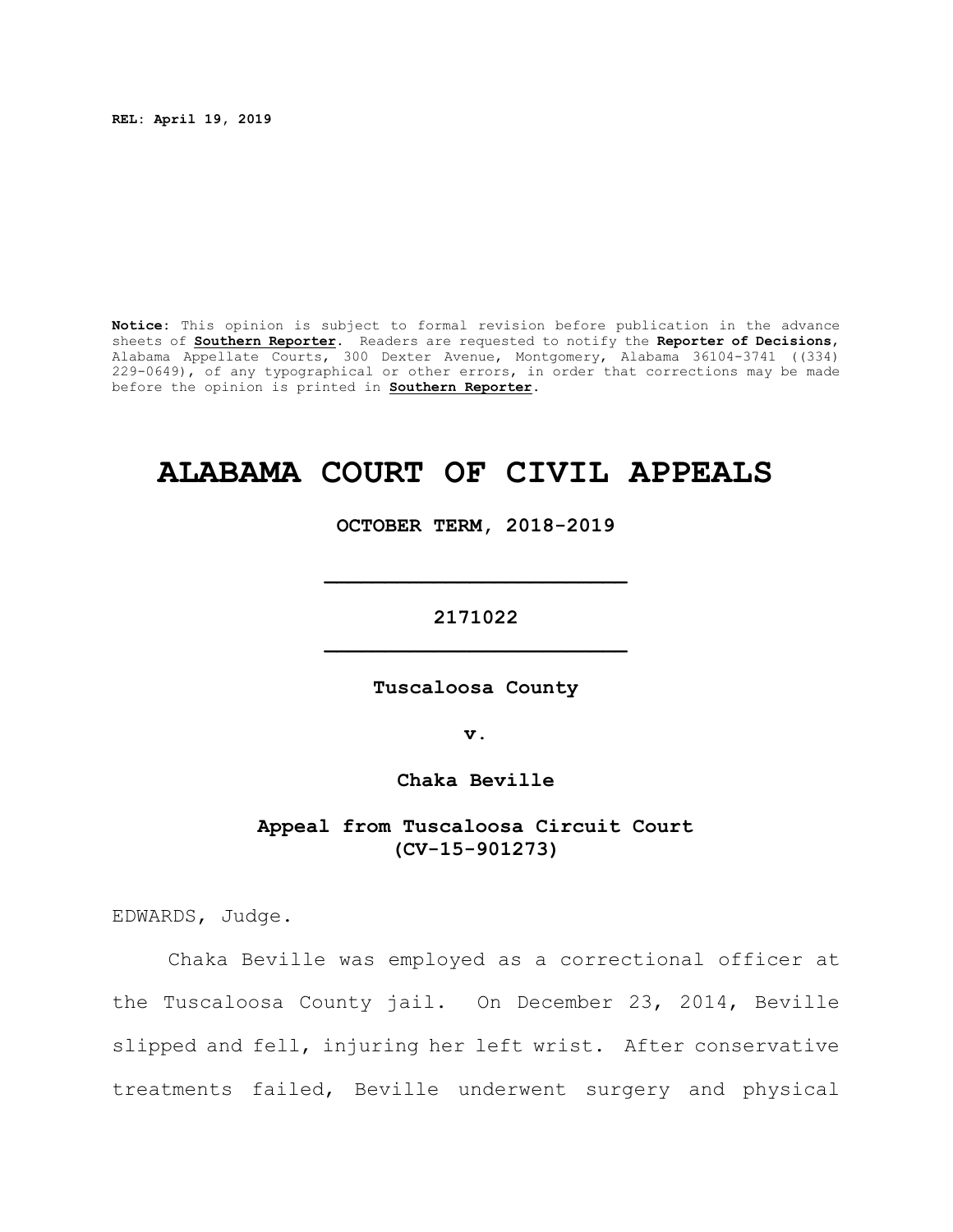therapy to address her injury. In November 2015, Beville sued Tuscaloosa County ("the county") in the Tuscaloosa Circuit Court ("the trial court"), seeking workers' compensation benefits.<sup>1</sup> After a trial held on June 28, 2017, the trial court entered a judgment<sup>2</sup> determining that Beville had "suffered a 60% injury to her left upper extremity" and awarding Beville  $$29,304$  in benefits.<sup>3</sup> The county appeals.

<sup>1</sup>In her complaint, Beville also sought workers' compensation benefits for alleged injuries to her back, neck, and knee. The trial court determined that those injuries were not compensable, and Beville has not appealed that portion of the trial court's judgment. Accordingly, we will confine our discussion to the evidence relevant to only the wrist injury.

<sup>2</sup>The trial court entered an order stating its factual findings and conclusions of law on May 18, 2018. After a subsequent hearing, the trial court entered its final judgment determining the amount of workers' compensation benefits owed to Beville. For ease of reading, we will refer to the findings and conclusions in both orders as if they were contained in one single judgment.

<sup>3</sup>Although the county does not challenge the trial court's use of the incorrect terminology, we note that the schedule set out in Ala. Code 1975, § 25-5-57(3)a., does not refer to the "upper extremity" but refers only to the "arm." Furthermore, § 25-5-57(a)(3) compensates for the loss of, or for the loss of use of, a scheduled member. Thus, we consider the trial court to have determined that Beville suffered the 60% loss of use of her left arm. See Carter v. Southern Aluminum Castings, 626 So. 2d 636 (Ala. Civ. App. 1993) (approving of the treatment of a wrist injury as a scheduledmember injury to the arm).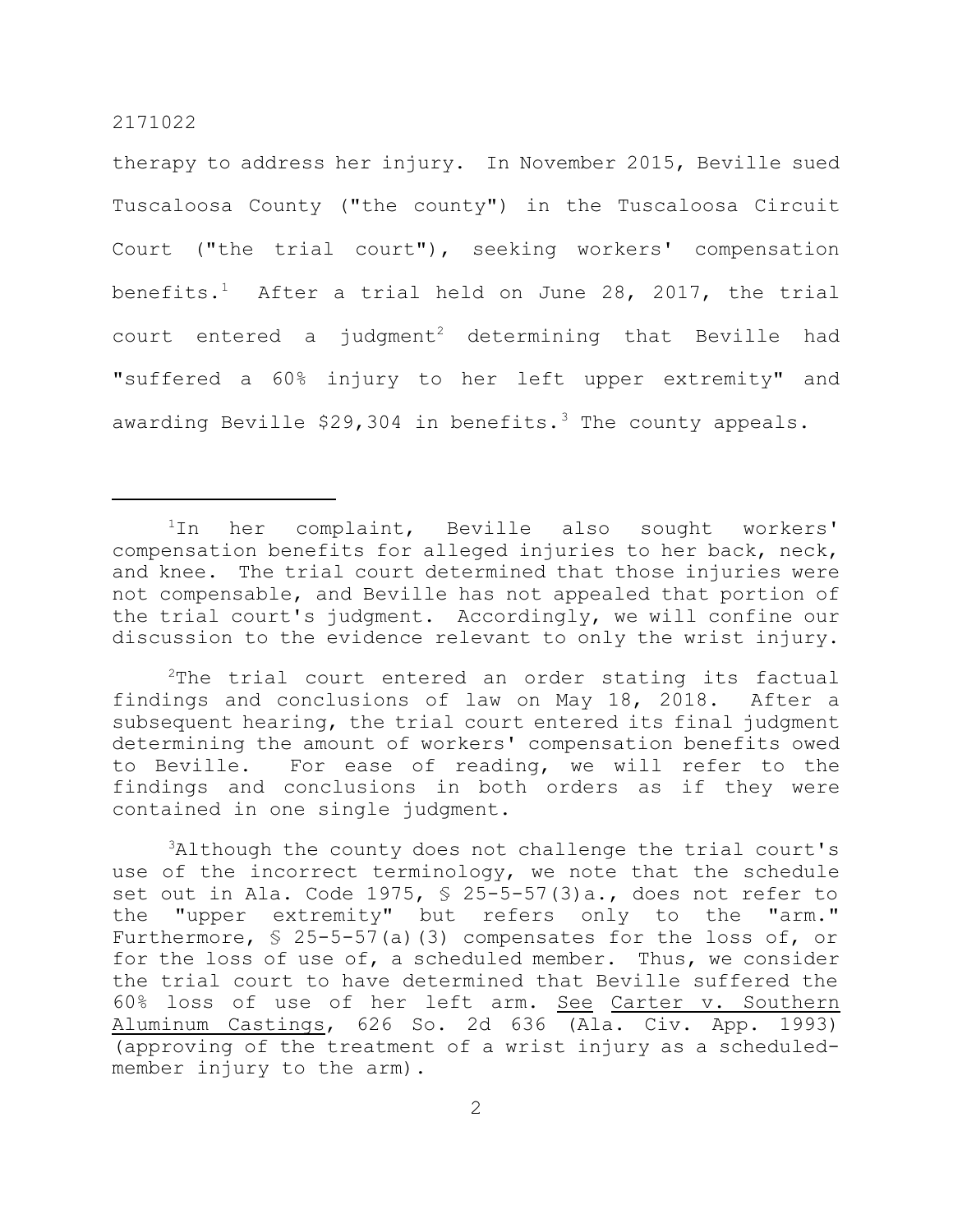Our review of workers' compensation judgments is well settled. "In reviewing pure findings of fact, the finding of the circuit court shall not be reversed if that finding is supported by substantial evidence." Ala. Code 1975, § 25-5-81(e)(2). Our supreme court has explained that a trial court's finding of fact is supported by substantial evidence if it is "supported by 'evidence of such weight and quality that fair-minded persons in the exercise of impartial judgment can reasonably infer the existence of the fact sought to be proved.'" Ex parte Trinity Indus., Inc., 680 So. 2d 262, 269 (Ala. 1996) (quoting West v. Founders Life Assurance Co. of Florida, 547 So. 2d 870, 871 (Ala. 1989)); see also Ala. Code 1975, § 12-21-12(d). In completing our review, this court "will view the facts in the light most favorable to the findings of the trial court." Whitsett v. BAMSI, Inc., 652 So. 2d 287, 290 (Ala. Civ. App. 1994), overruled on other grounds, Ex parte Trinity Indus., 680 So. 2d at 269. We review legal issues without a presumption of correctness. See Ala. Code 1975, § 25-5-81(e)(1).

The testimony at trial indicated that Beville continued to work after her December 2013 accident and that she did not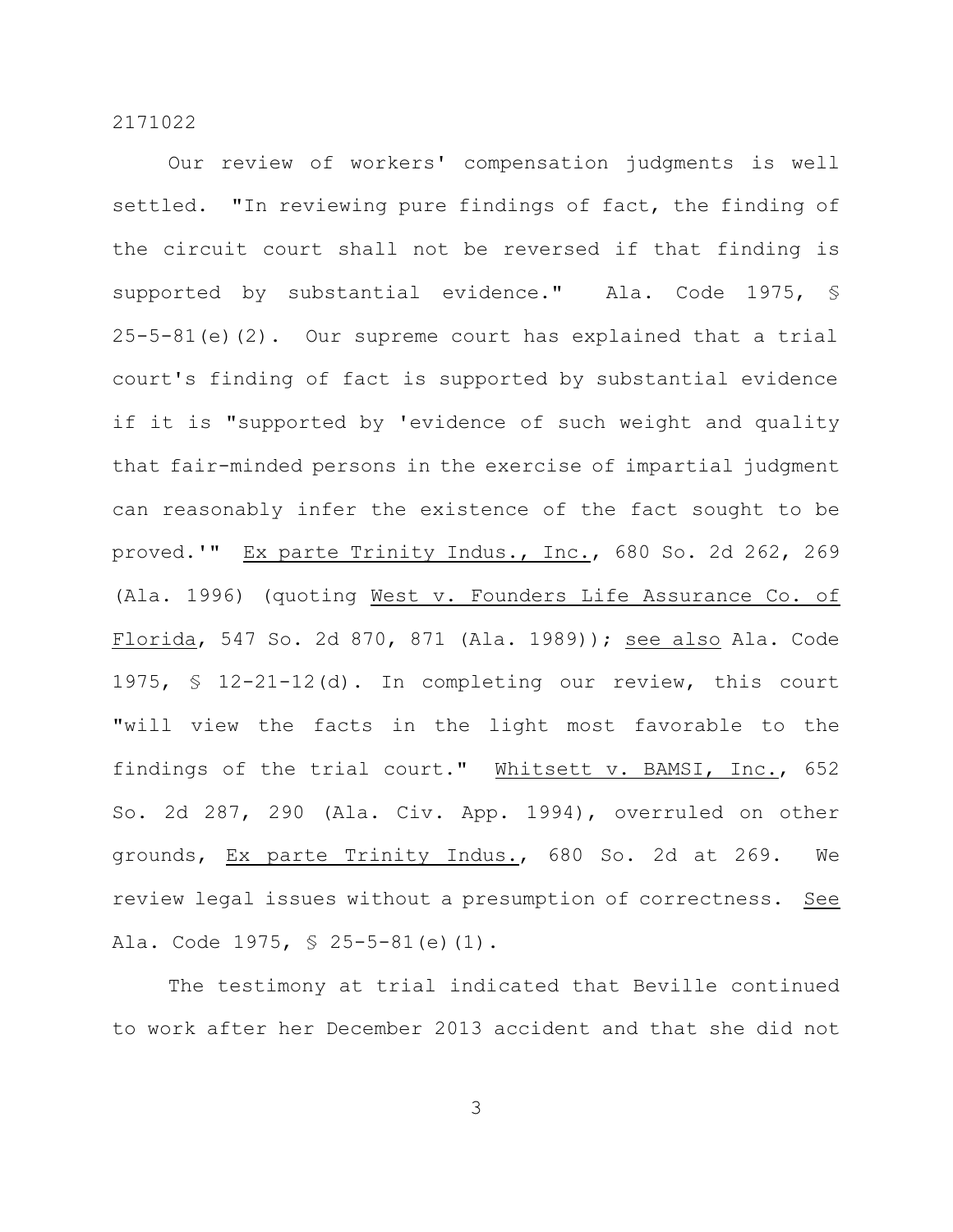take the nonsteroidal, anti-inflammatory medication prescribed to her by Dr. Phillip Bobo, who initially treated her after her accident. However, Beville also suffered from knee, back, and neck pain after her accident; although the trial court determined that any injury to Beville's left knee, back, and neck were not compensable, Beville testified, and her medical records reveal, that she was prescribed several medications between March 2014 and the date of trial by physicians other than Dr. Bobo, including a muscle relaxer, a synthetic opioid pain reliever, and non-opioid pain relievers. Beville's medical records also reveal that she continued to report wrist pain in the months following the accident and that, after cortisone injections failed to provide lasting relief, Beville underwent surgery on her wrist. After the surgery, she attended physical therapy, at which she continued to complain of varying degrees of pain and of burning and numbness with the use of her wrist throughout therapy. The physical-therapy notes indicate that, although therapy was decreasing her pain in the short term, she continued to have pain after certain treatments "wore off."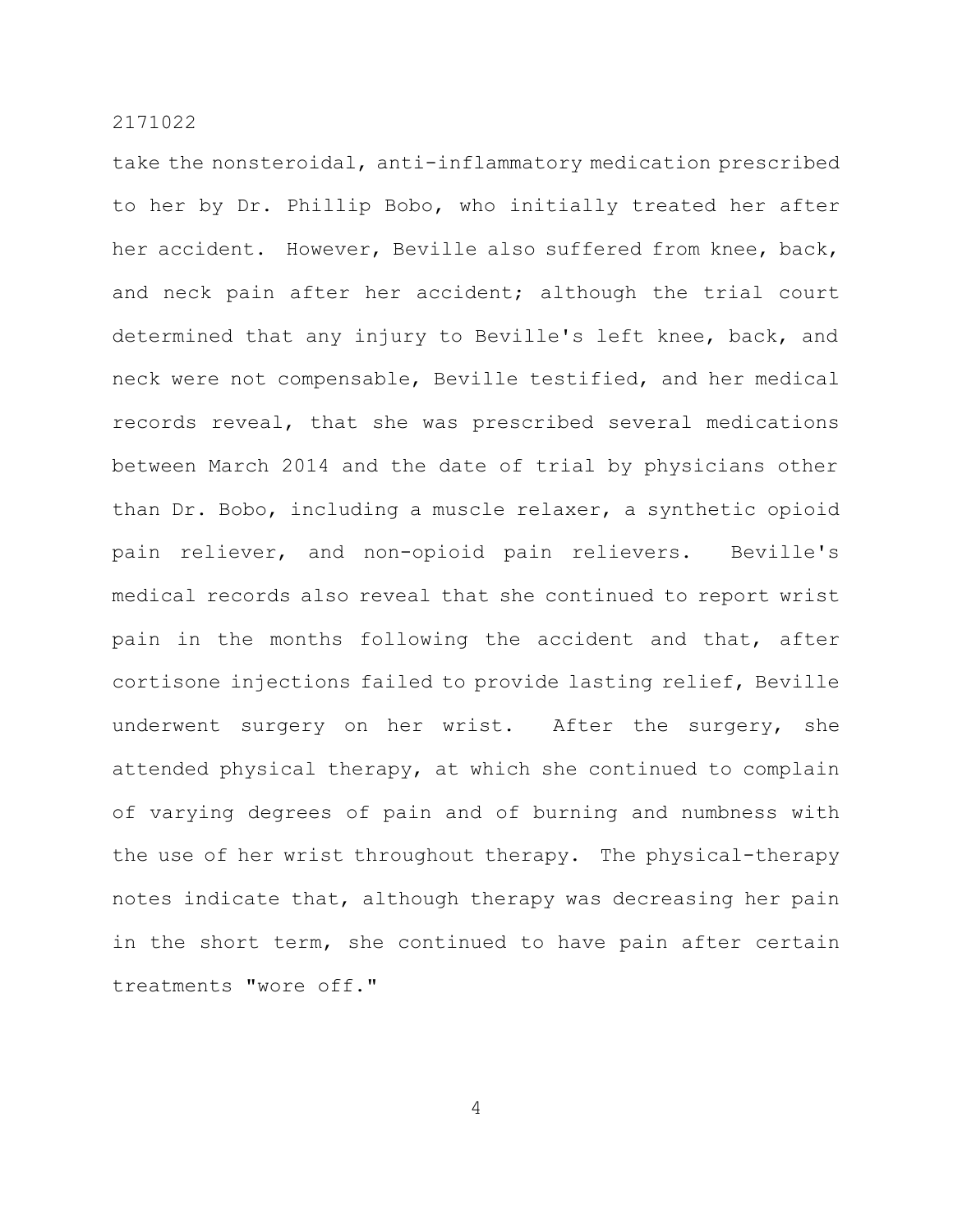In October 2014, after she reached maximum medical improvement ("MMI"), Beville underwent a functional-capacities evaluation ("FCE"). The results of that FCE indicated that Beville could not perform the duties of her employment as a correctional officer because of deficits in her ability to lift, carry, and push. According to the FCE report, "the primary limiting factors during [the FCE] were complaints of wrist pain." The FCE determined that Beville could perform within the "light plus" category, which requires "exerting up to 30 pounds of force occasionally and/or up to 10 pounds of force frequently." The FCE reflected that Beville was able to lift 40 pounds from floor to waist but that she stopped that task complaining of wrist pain and that she was able to lift 30 pounds from waist to overhead but, again, stopped the task complaining of pain in her wrist. The FCE did not specifically state the restrictions placed on Beville.

Dr. John P. Buckley, Beville's authorized treating physician, issued a statement of physical-impairment rating. He stated that he had determined that Beville had suffered a 4% impairment to her left upper extremity. He explained that Beville had "decreased joint mobility and increased stiffness"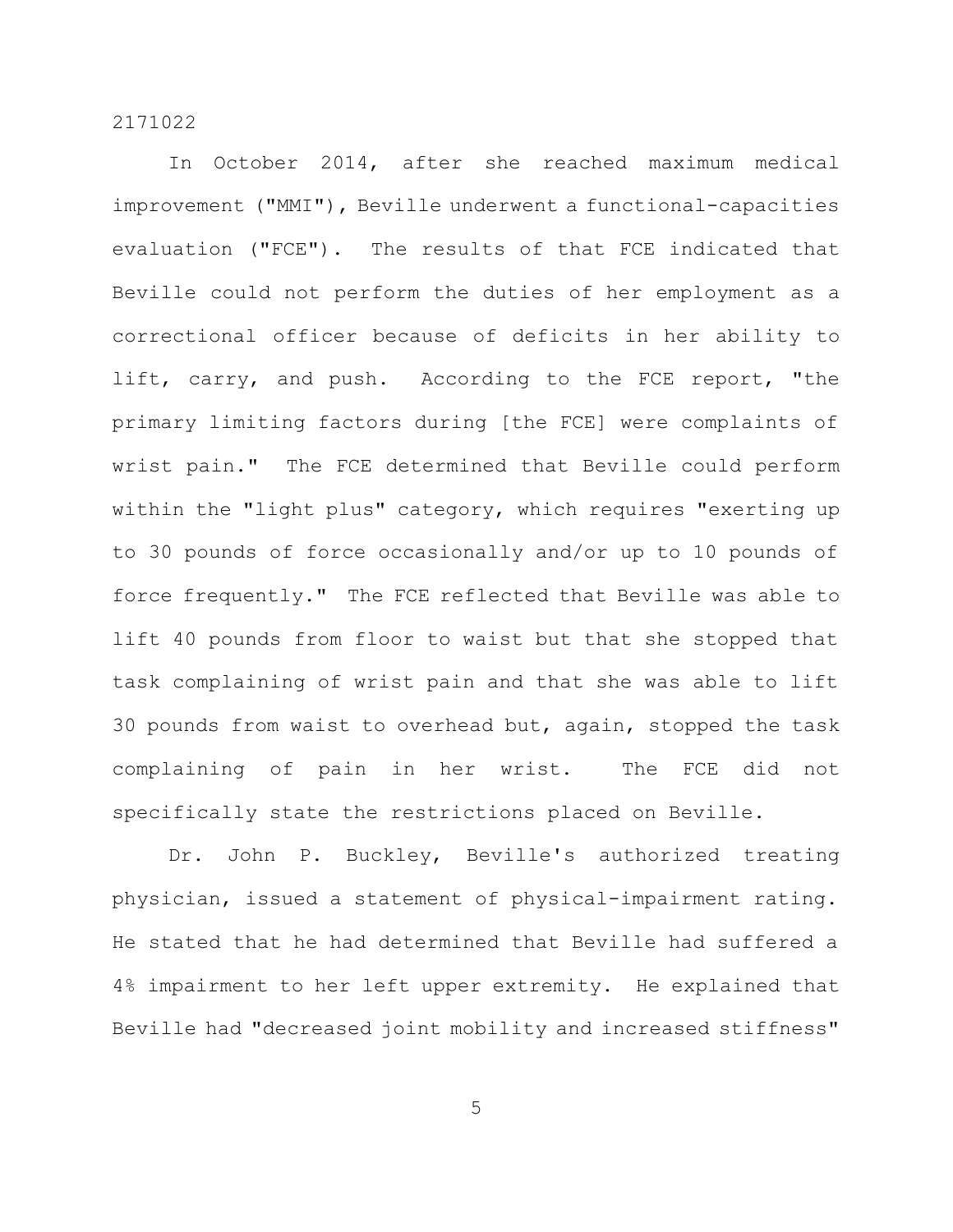in her wrist and limited grip strength in her left hand. However, Dr. Buckley stated that he had not assigned an impairment rating for the loss of strength in Beville's left hand because, he said, he expected her loss of strength to improve over time.

The parties entered into several stipulations at the beginning of the trial. One of those stipulations was that "Dr. Buckley assigned a 4% impairment rating to [Beville's] wrist." The parties also stipulated that "[a] 4% impairment rating to [Beville's] wrist equates to a monetary value of \$1,953.60."

Citing, among other authorities, Fab Arc Steel Supply, Inc. v. Dodd, 168 So. 3d 1244, 1257 (Ala. Civ. App. 2015), and Vann Express, Inc. v. Phillips, 539 So. 2d 296, 298 (Ala. Civ. App. 1988), the county argues that the trial court did not honor the parties' joint stipulations or give those stipulations a "reasonable construction." According to the county, the stipulations mentioned above indicate that the parties agreed that Dr. Buckley's 4% physical-impairment rating was, in fact, the physical-impairment rating applicable to Beville. However, Beville contends that the stipulations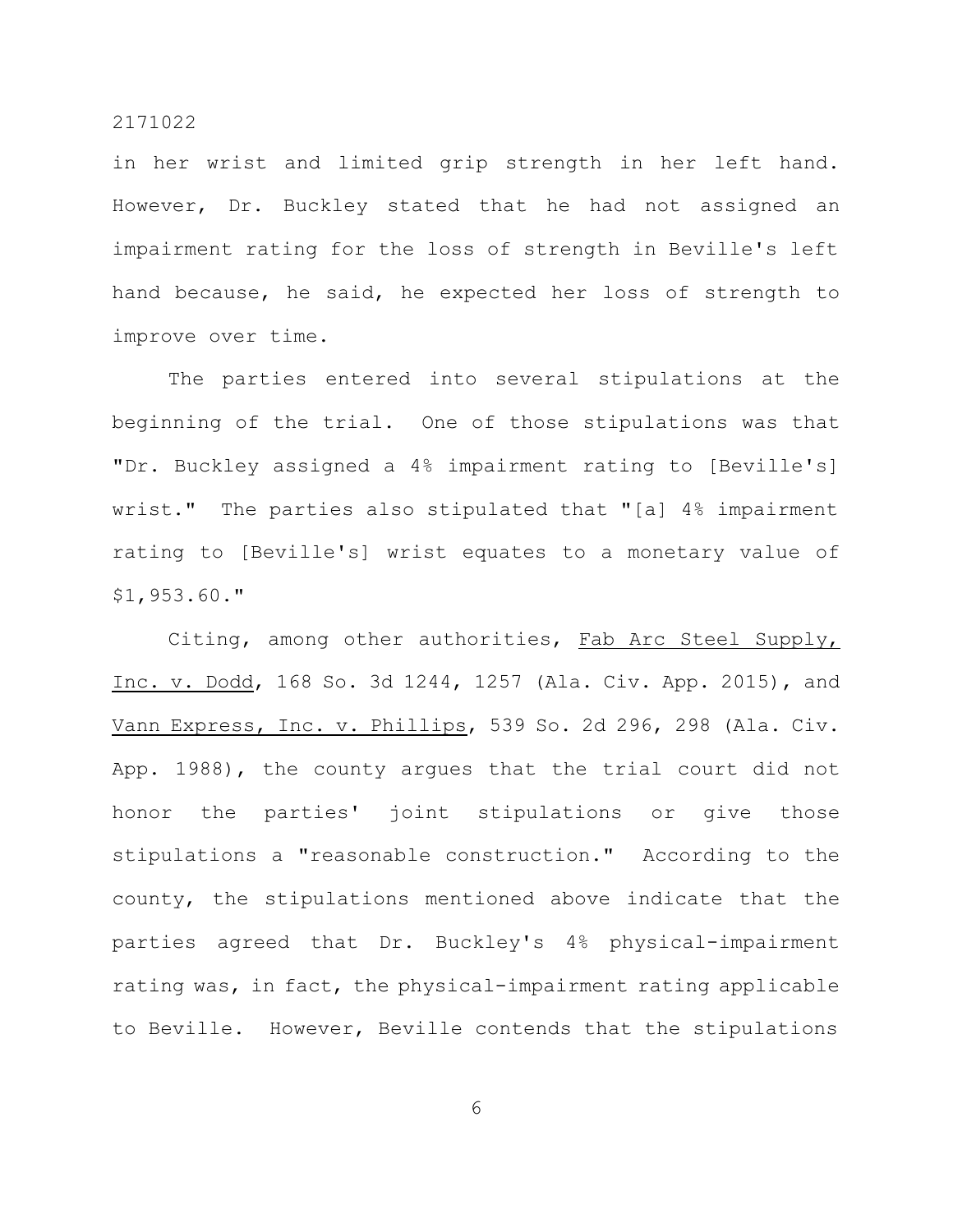indicate the parties' agreement (1) that Dr. Buckley had assigned Beville a 4% physical-impairment rating and (2) that using that 4% rating equated to compensation of \$1,953.60. That is, she contends that the stipulations were merely limited to stating Dr. Buckley's assigned physical-impairment rating and the amount of compensation that would correspond to that physical-impairment rating and that they were not intended to foreclose the trial court from considering, based on the evidence presented, Beville's actual physicalimpairment rating. We agree. See Dodd, 168 So. 3d at 1257 (explaining that a stipulation that a particular physician had placed the employee at MMI on a certain date did not stipulate the date of MMI but instead "specifically left open for determination by the trial court the assignment of any disability, which would include the date of MMI, as a result of the employee's disputed injuries").

Furthermore, at the close of the trial, the trial court specifically requested posttrial briefs addressing, among other things, whether it could assign a different physicalimpairment rating than that assigned by Dr. Buckley. Although the county argued in its posttrial brief that the evidence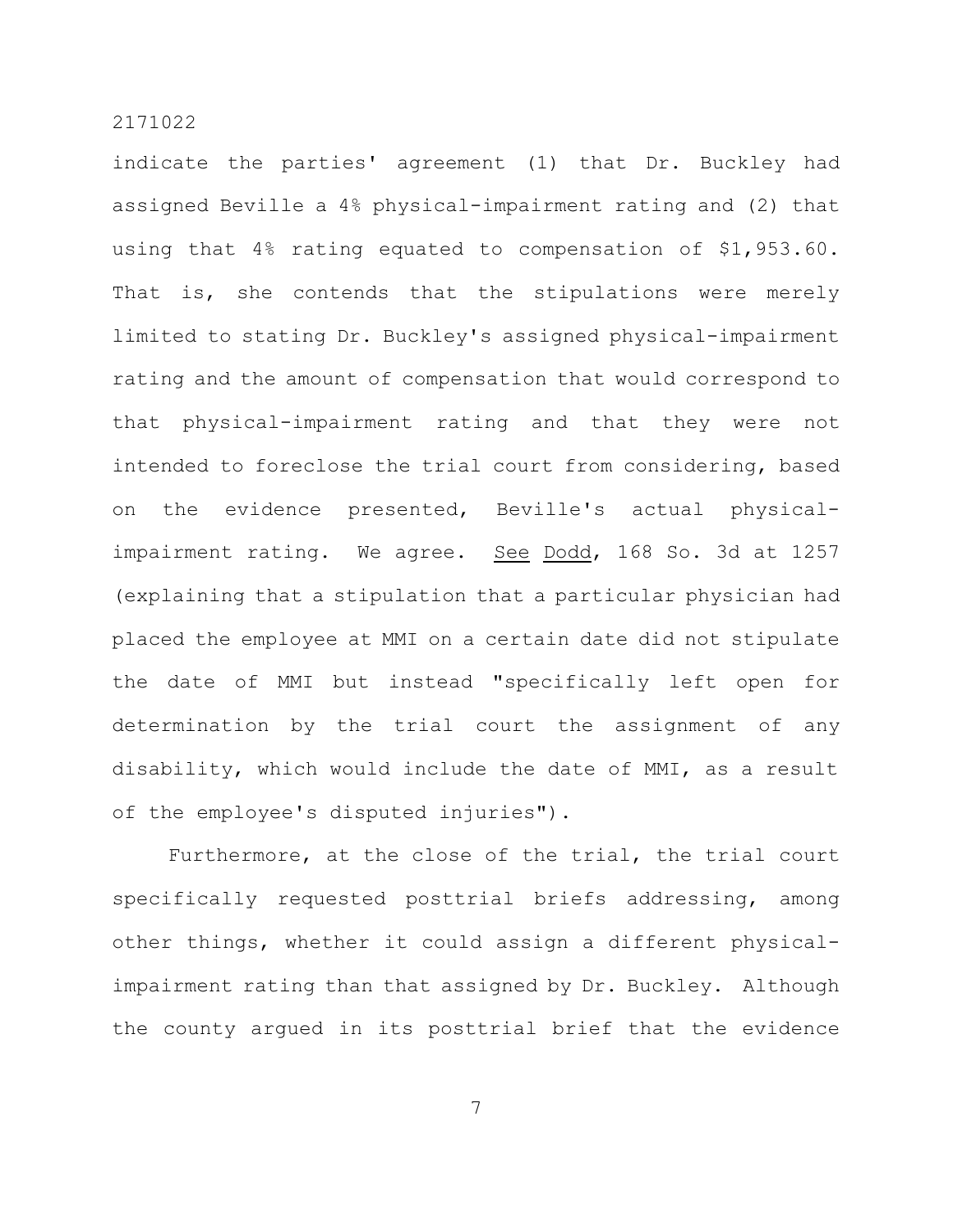supported Dr. Buckley's assigned 4% physical-impairment rating, the county conceded that the trial court was free to assign an impairment rating based upon the evidence and its own observations; at no time did the county indicate that the issue of Beville's physical-impairment rating was not open for the trial court's determination. Thus, because the county did not apprise the trial court that the stipulations foreclosed the trial court's determination of Beville's physicalimpairment rating and instead indicated in its posttrial brief that the trial court was free to assign an impairment rating based upon the evidence and its own observations, we need not further consider the county's argument that the trial court was bound by the stipulations to assign Beville a 4% physicalimpairment rating. See G.A. West & Co. v. McGhee, 58 So. 3d 167, 177 (Ala. Civ. App. 2010) (quoting State Farm Mut. Auto. Ins. Co. v. Motley, 909 So. 2d 806, 821 (Ala. 2005)) (explaining that this court "'cannot consider arguments advanced for the purpose of reversing the judgment of a trial court when those arguments were never presented to the trial court for consideration or were raised for the first time on appeal'").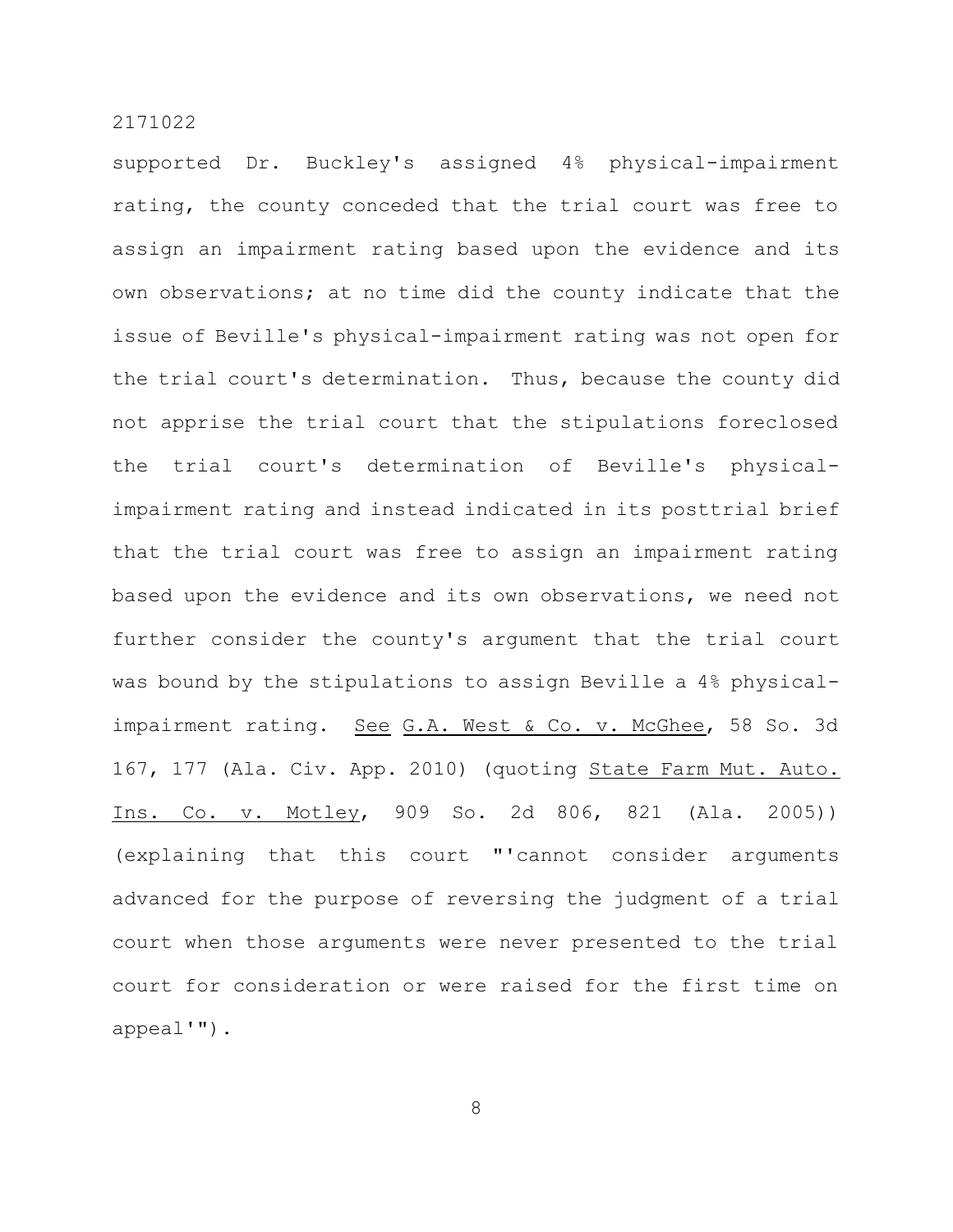The county next argues that the trial court's determination that Beville suffered a 60% impairment to her arm is not supported by the evidence presented at trial. The county concedes that "the trial court must consider all the evidence, including its own observations, and it must interpret the evidence to its own best judgment." Compass Bank v. Glidewell, 685 So. 2d 739, 741 (Ala. Civ. App. 1996). However, the county contends that the record lacks substantial evidence from which the trial court could have concluded that Beville suffered a 60% loss of use of her left arm.

Beville relies on the following principle of law regarding the effect of expert testimony on a trial court's conclusions in workers' compensation cases:

"It is well settled that the trial court has the duty to determine the extent of disability and is not bound by expert testimony in making that determination; yet, in making its determination, the trial court must consider all the evidence, including its own observations, and it must interpret the evidence to its own best judgment. Wolfe v. Dunlop Tire Corp., 660 So. 2d 1345 (Ala. Civ. App. 1995). Specifically, a trial court is not bound to accept a physician's assigned impairment rating and is free to make its own determination as to an employee's impairment. Checker's Drive-In Restaurant v. Brock, 603 So. 2d 1066 (Ala. Civ. App. 1992)."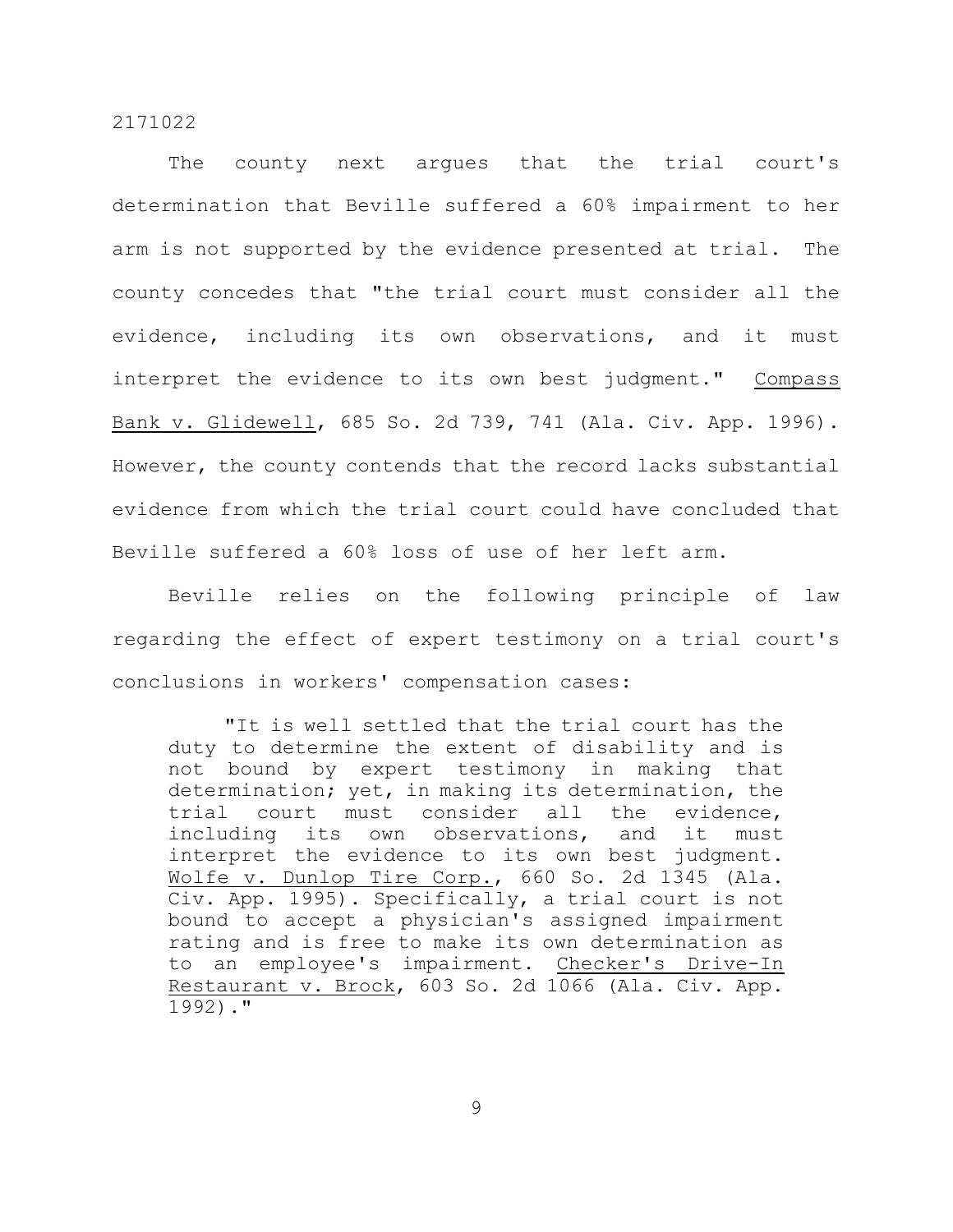Glidewell, 685 So. 2d at 741. We further explained in Glidewell that no language in the Workers' Compensation Act could be

"interpreted to mean that the trial court is bound by the physician's assigned physical impairment rating and prohibited from considering its own observations with regard to the impairment and then making adjustments to that rating, so long as it does not consider evidence of vocational disability and the disability rating assigned the employee is equal to the physical impairment rating."

Id. Although Glidewell involved the application of Ala. Code 1975,  $\frac{1}{5}$  25-5-57(a)(3)i., "the return to work" statute, we have applied the underlying principle in cases involving the determination of the loss of use of a scheduled member. See General Elec. Co. v. Baggett, 34 So. 3d 708, 713 (Ala. Civ. App. 2009) (quoting B E & K Constr. Co. v. Hayes, 666 So. 2d 1, 2 (Ala. Civ. App. 1995)) ("The trial court, in determining the degree of the loss of use of an employee's scheduled member, 'is not bound by ... expert testimony and is free to make its own observations and determine the extent of disability.'"); see also Wolfe v. Dunlop Tire Corp., 660 So. 2d 1345 (Ala. 1996). In addition, a trial court may "consider the worker's subjective complaints of pain" in determining his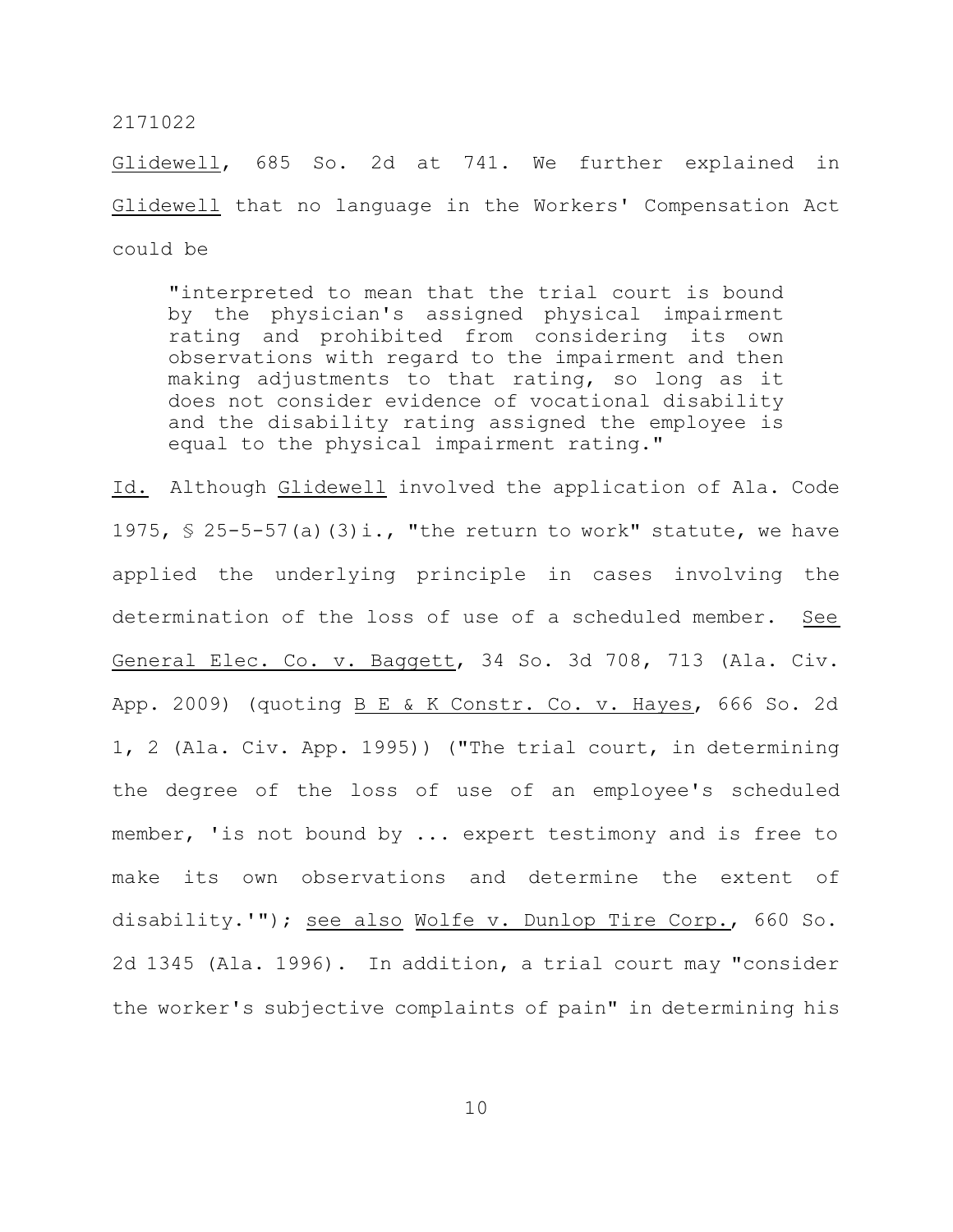or her loss of use of a scheduled member. Dairyman's Supply Co. v. Teal, 863 So. 2d 1109, 1113 (Ala. Civ. App. 2003).

The trial court determined in its judgment that Dr. Buckley's 4% impairment rating did not reflect the extent of Beville's left-wrist injury. Specifically, the trial court explained:

"Dr. Buckley indicated, in his opinion, that [Beville] had suffered a 4% injury to her left upper extremity as a result of the injuries sustained in her fall. The Court, however, does have discretion to determine the extent or percentage of disability based upon all the evidence before it and its own observations. (See Gennak Corp. v. Gibson, 534 So. 2d 312 (Ala. Civ. App. 1988)). Based on the substantial evidence in this case, including [Beville's] having sustained a loss of grip strength and [having] experienced pain and weakness in the ulnar side of her wrist and [having been given] permanent ten (10) pound lift restrictions, and the Court having observed [Beville's] testimony at trial, having reviewed the medical records introduced at trial, the FCE conducted on [Beville], medical testimony at trial and having experts as trial, the Court finds that [Beville's] injuries, limitations, and restrictions to her left wrist as a result of her work-related fall have caused her to suffer a more extensive injury to her left upper extremity as then indicated by Dr. Buckley's records. Based upon the foregoing, the Court finds that [Beville] suffered a 60% injury to her left upper extremity and is due to be compensated accordingly pursuant to  $\frac{1}{2}$  25-5-57(a)(3), Code of Alabama (1975)."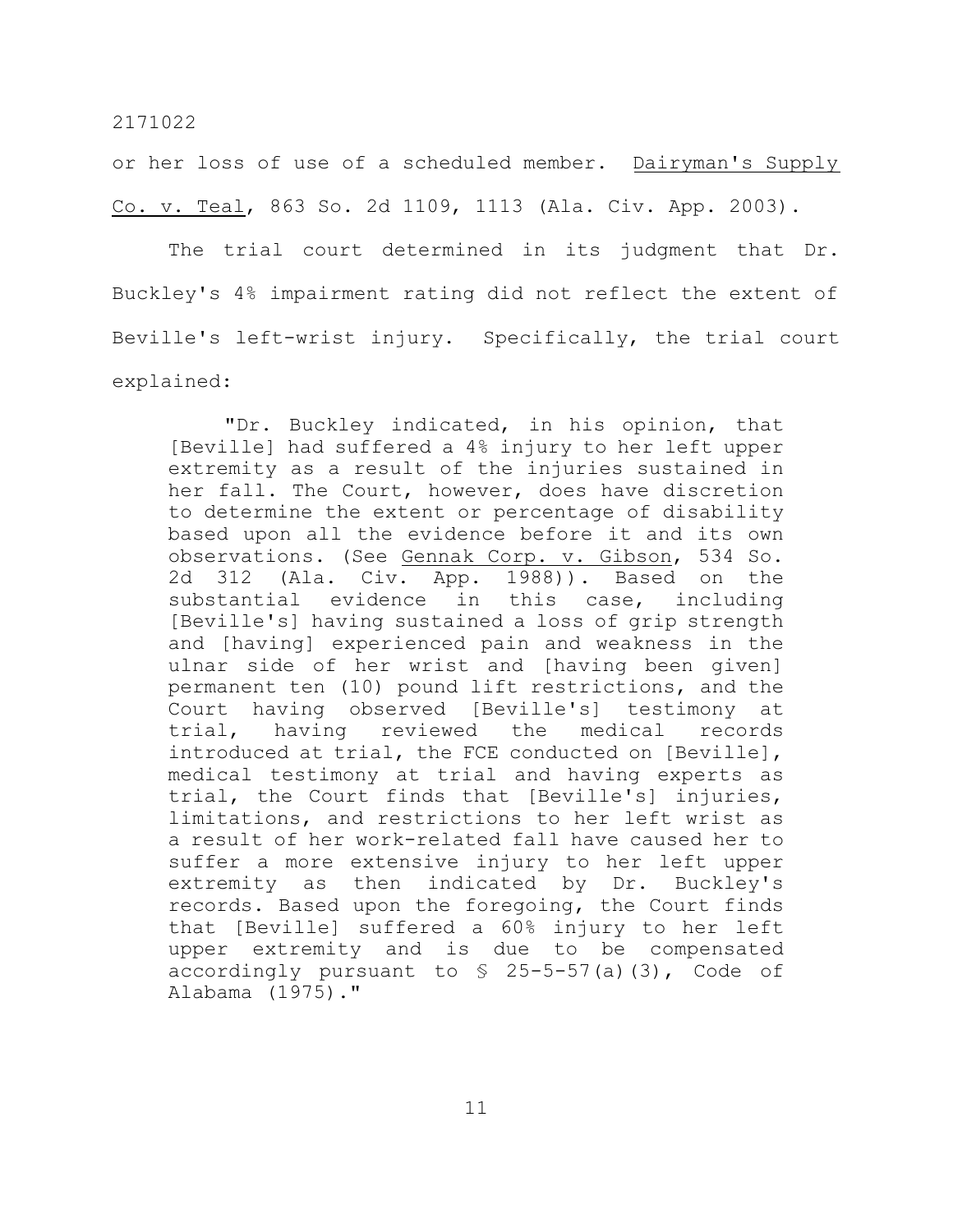The county contends that the trial court misapprehended the evidence in determining that Beville was given permanent restrictions on lifting more than 10 pounds. As noted above, the FCE did not specifically state the restrictions placed on Beville. However, it did indicate that Beville could perform jobs that fit into the "light plus" category of labor, which, according to the FCE, "is defined as exerting up to 30 pounds of force occasionally and/or up to 10 pounds of force frequently." Although the FCE reflected that Beville was able to lift 40 pounds from floor to waist and 30 pounds from waist to overhead, the FCE specifically noted that she stopped both tasks to complain of wrist pain, which, the trial court could have concluded, indicates that she cannot repetitively perform such lifting activities. Thus, the trial court could have interpreted the FCE as having revealed that Beville was limited to frequent lifting of no more than 10 pounds. See Tenax Mfg. Alabama, LLC v. Holt, 979 So. 2d 105, 113 (Ala. Civ. App. 2007) (stating that a trial court considering the extent of an employee's disability should "interpret[] what it has heard and observed according to its own best judgment");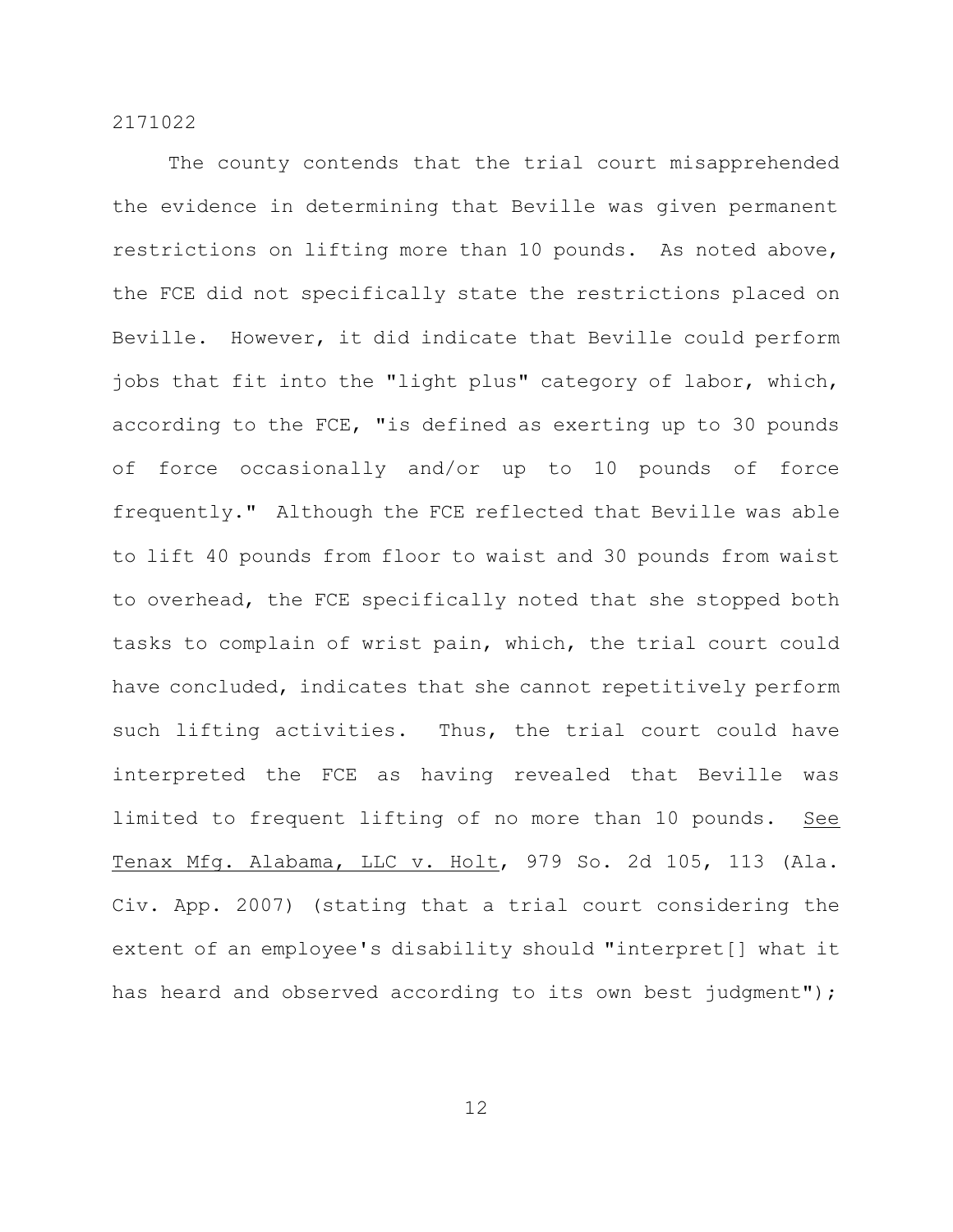Wolfe v. Dunlop Tire Corp., 660 So. 2d 1345, 1347 (Ala. Civ. App. 1995) (stating that a trial court "must interpret the evidence to its own best judgment").

The county further argues that "Dr. Buckley's expert medical opinion was supported by the greater weight of the evidence." However, this court is confined to determining whether the factual findings forming the basis of the trial court's judgment are supported by substantial evidence, not whether a contrary finding or a different judgment is supported by "more" or "better" evidence. See Landers v. Lowe's Home Ctrs., Inc., 14 So. 3d 144, 151 (Ala. Civ. App. 2007) (explaining that the "statutorily mandated scope of review does not permit this court to reverse the trial court's judgment based on a particular factual finding on the ground that substantial evidence supports a contrary factual finding; rather, it permits this court to reverse the trial court's judgment only if its factual finding is not supported by substantial evidence"). Furthermore, the testimony of medical professionals is not binding on the trial court; in the context of a discussion of medical causation, our supreme court has explained that a trial court should consider "the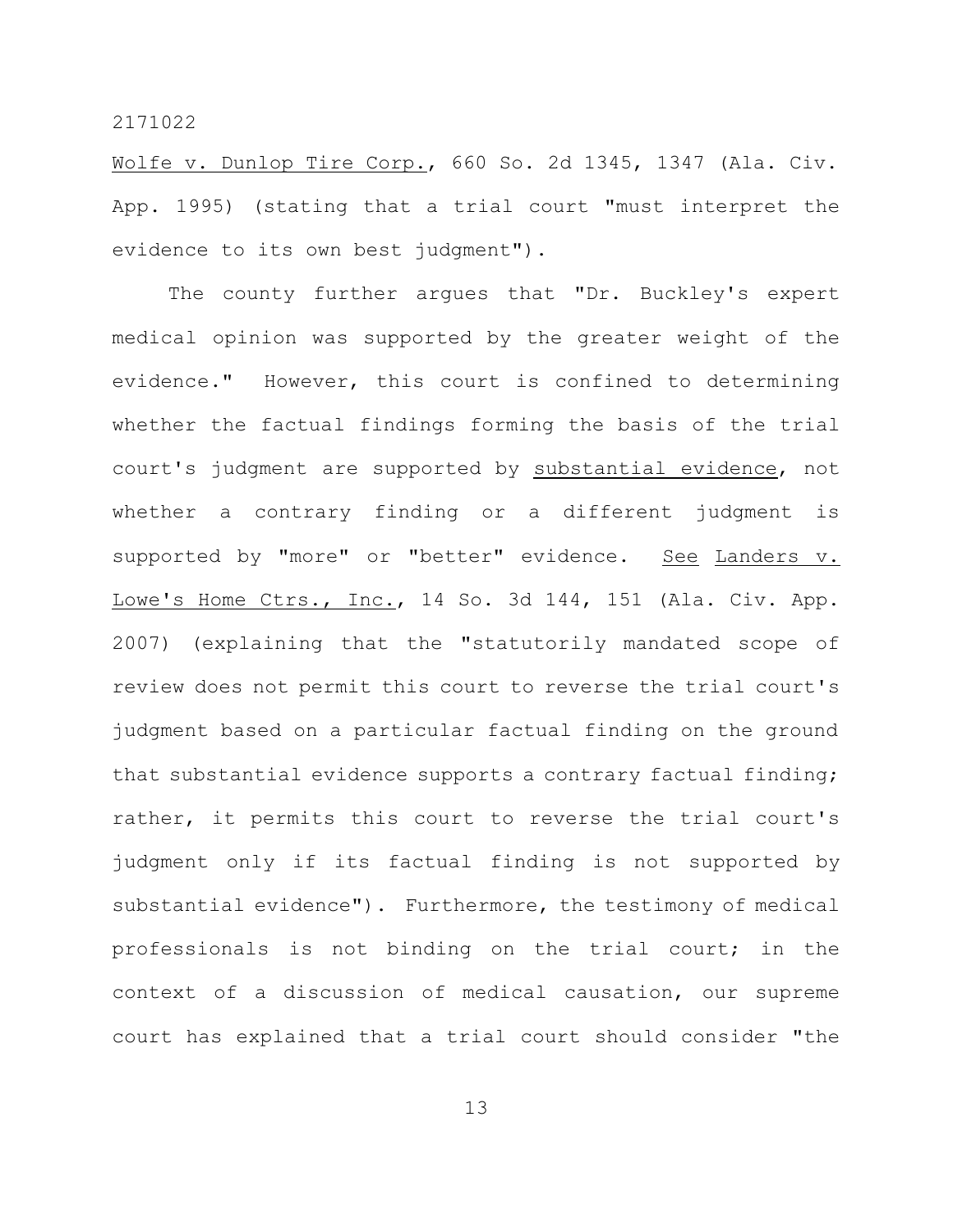overall substance and effect of the whole of the evidence, when viewed in the full context of all the lay and expert evidence." Ex parte Price, 555 So. 2d 1060, 1063 (Ala. 1989).

Our review of a workers' compensation judgment is still subject to the ore tenus rule.

"'When evidence is presented ore tenus, it is the duty of the trial court, which had the opportunity to observe the witnesses and their demeanors, and not the appellate court, to make credibility determinations and to weigh the evidence presented. Blackman v. Gray Rider Truck Lines, Inc., 716 So. 2d 698, 700 (Ala. Civ. App. 1998). The role of the appellate court is not to reweigh the evidence but to affirm the judgment of the trial court if its findings are reasonably supported by the evidence and the correct legal conclusions have been drawn therefrom. Ex parte Trinity Indus. [, Inc.], 680 So. 2d [262,] 268–69 [(Ala. 1996)]; Fryfogle v. Springhill Mem'l Hosp., Inc., 742 So. 2d 1255 (Ala. Civ. App. 1998), aff'd, 742 So. 2d 1258 (Ala. 1999). The "appellate court must view the facts in the light most favorable to the findings of the trial court." Ex parte Professional Bus. Owners Ass'n Workers' Comp. Fund, 867 So. 2d 1099, 1102 (Ala. 2003).'"

Ex parte Caldwell, 104 So. 3d 901, 904 (Ala. 2012) (quoting Ex parte Hayes, 70 So. 3d 1211, 1215 (Ala. 2011)).

We conclude that the trial court properly considered the whole of the evidence in determining the extent of Beville's loss of use of her left arm. Much like the trial court in Glidewell, the trial court in the present case stated that it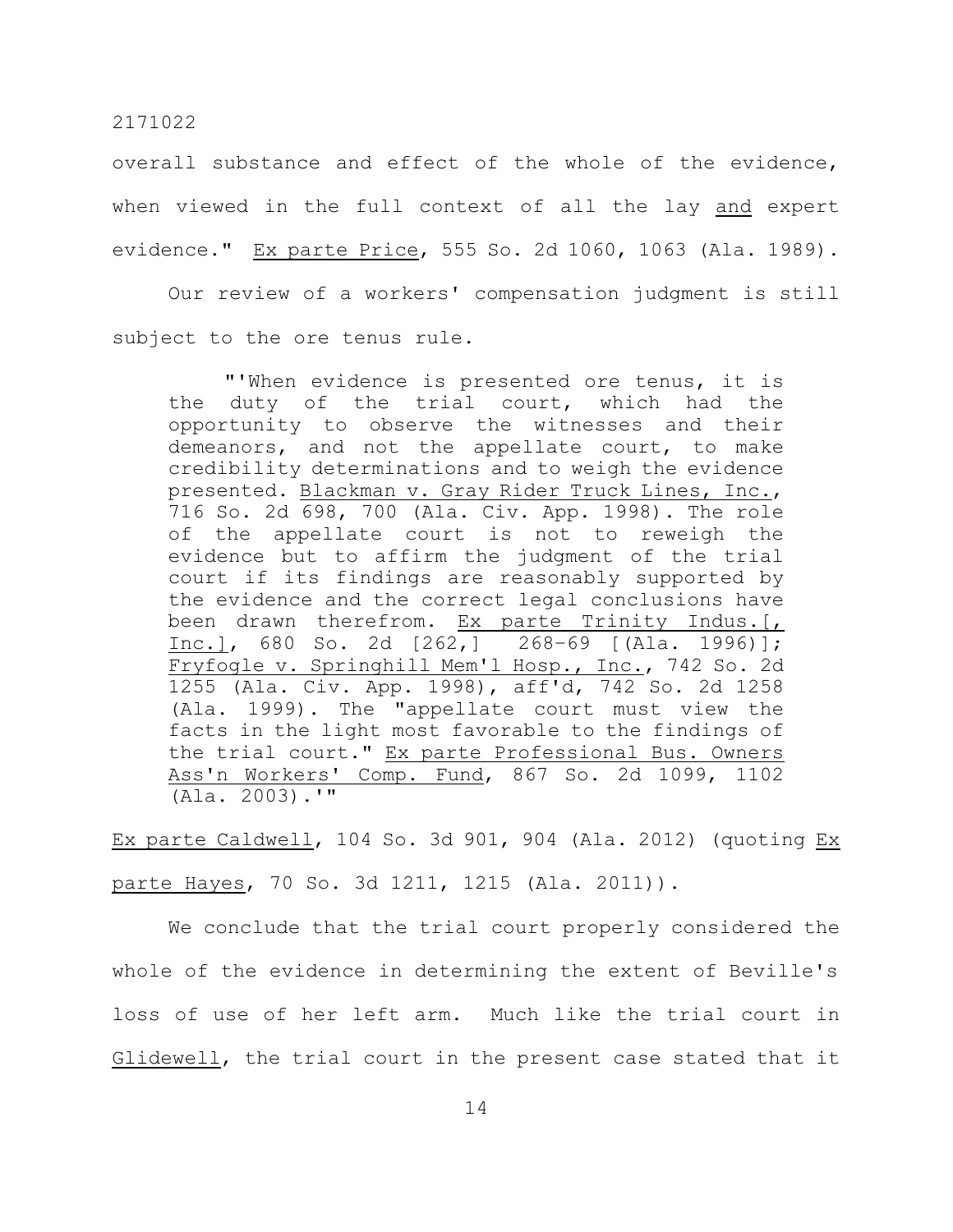had considered all the evidence presented at trial, including medical records, the FCE, and its own observations of Beville, in determining that Beville's injury to her wrist resulted in a 60% loss of use of her left arm. Certain evidence, like that indicating that Beville consistently reported pain in her wrist, that lifting 30 pounds or more resulted in pain in her wrist, and that she suffered a substantial loss in grip strength in her left hand, support the conclusion that Beville's injury was more severe than a 4% impairment rating might imply. See B E & K Constr. Co. v. Hayes, 666 So. 2d 1, 2 (Ala. Civ. App. 1995) (affirming a determination that the employee had suffered a 50% loss of use to his arm despite the assignment of a 3% impairment rating by the employee's physician, based, in part, on the employee's complaints of constant pain and inability to perform household tasks); see also Dairyman's Supply Co., 863 So. 2d at 1113 (affirming the assignment of a 30% impairment rating despite the fact that the employee's physicians had not assigned more than a 5% impairment rating, based, in part, upon the employee's complaints of pain and use of pain medication). In addition, "[t]he trial court [was] able to observe [Beville] and to